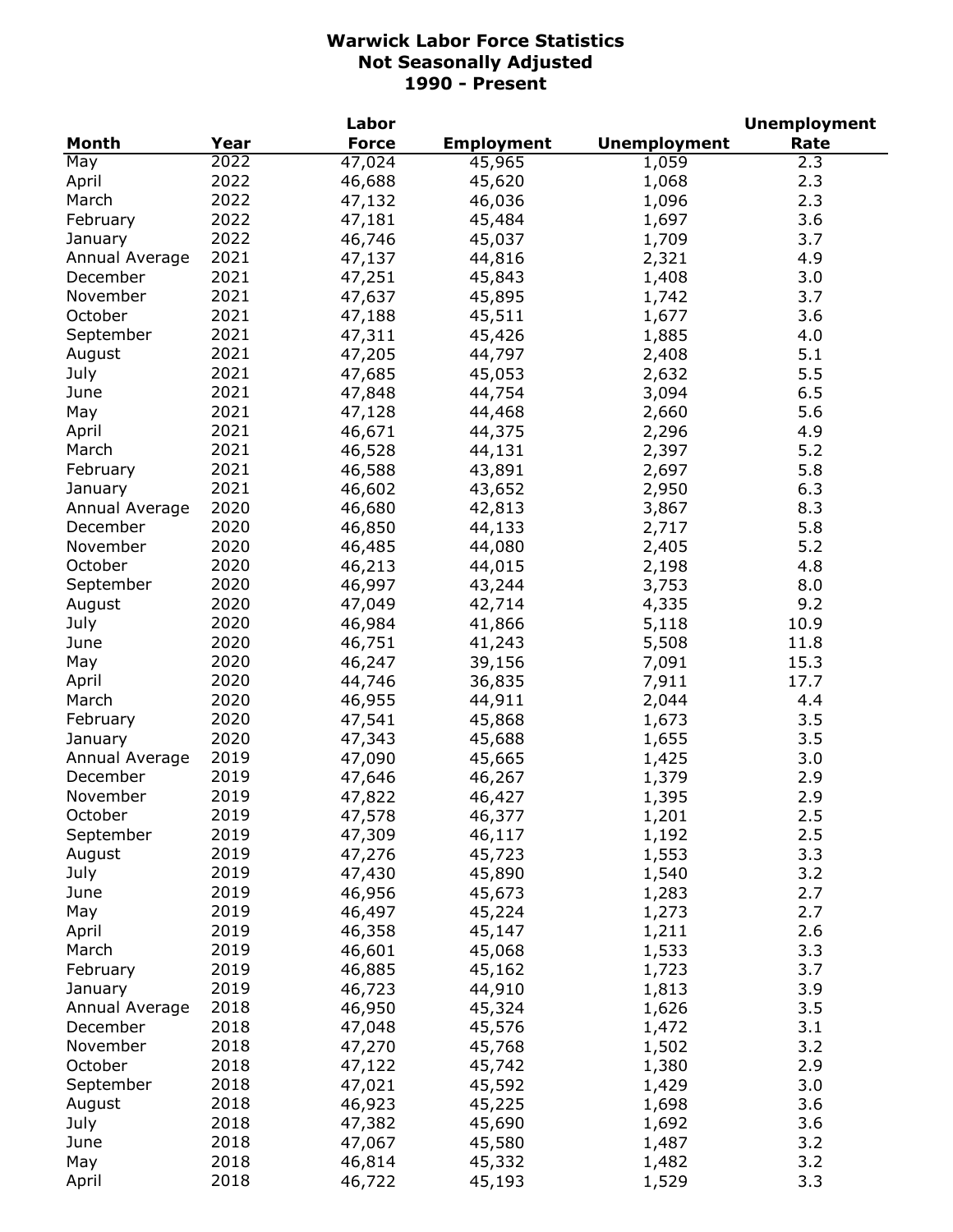|                |      | Labor        |                   |                     | <b>Unemployment</b> |
|----------------|------|--------------|-------------------|---------------------|---------------------|
| <b>Month</b>   | Year | <b>Force</b> | <b>Employment</b> | <b>Unemployment</b> | Rate                |
| March          | 2018 | 46,688       | 44,918            | $\frac{1}{7}$ 70    | 3.8                 |
| February       | 2018 | 46,911       | 44,844            | 2,067               | 4.4                 |
| January        | 2018 | 46,425       | 44,422            | 2,003               | 4.3                 |
| Annual Average | 2017 | 46,616       | 44,792            | 1,824               | 3.9                 |
| December       | 2017 | 46,838       | 45,073            | 1,765               | 3.8                 |
| November       | 2017 | 47,042       | 45,146            | 1,896               | 4.0                 |
| October        | 2017 | 46,812       | 45,092            | 1,720               | 3.7                 |
| September      | 2017 | 46,954       | 45,192            | 1,762               | 3.8                 |
| August         | 2017 | 46,654       | 44,734            | 1,920               | 4.1                 |
| July           | 2017 | 46,879       | 44,974            | 1,905               | 4.1                 |
| June           | 2017 | 46,665       | 44,966            | 1,699               | 3.6                 |
| May            | 2017 | 46,293       | 44,645            | 1,648               | 3.6                 |
| April          | 2017 | 46,293       |                   | 1,604               | 3.5                 |
|                | 2017 | 46,354       | 44,689            |                     | 3.9                 |
| March          |      |              | 44,524            | 1,830               |                     |
| February       | 2017 | 46,455       | 44,358            | 2,097               | 4.5                 |
| January        | 2017 | 46,148       | 44,107            | 2,041               | 4.4                 |
| Annual Average | 2016 | 45,844       | 43,811            | 2,033               | 4.4                 |
| December       | 2016 | 45,967       | 44,279            | 1,688               | 3.7                 |
| November       | 2016 | 46,092       | 44,359            | 1,733               | 3.8                 |
| October        | 2016 | 46,068       | 44,232            | 1,836               | 4.0                 |
| September      | 2016 | 45,921       | 43,936            | 1,985               | 4.3                 |
| August         | 2016 | 46,038       | 43,856            | 2,182               | 4.7                 |
| July           | 2016 | 46,319       | 44,076            | 2,243               | 4.8                 |
| June           | 2016 | 46,052       | 44,070            | 1,982               | 4.3                 |
| May            | 2016 | 45,529       | 43,550            | 1,979               | 4.3                 |
| April          | 2016 | 45,562       | 43,626            | 1,936               | 4.2                 |
| March          | 2016 | 45,608       | 43,444            | 2,164               | 4.7                 |
| February       | 2016 | 45,591       | 43,290            | 2,301               | 5.0                 |
| January        | 2016 | 45,385       | 43,016            | 2,369               | 5.2                 |
| Annual Average | 2015 | 46,081       | 43,658            | 2,423               | 5.3                 |
| December       | 2015 | 46,037       | 43,930            | 2,107               | 4.6                 |
| November       | 2015 | 46,185       | 43,881            | 2,304               | 5.0                 |
| October        | 2015 | 46,027       | 43,863            | 2,164               | 4.7                 |
| September      | 2015 | 45,765       | 43,642            | 2,123               | 4.6                 |
| August         | 2015 | 46,110       | 43,679            | 2,431               | 5.3                 |
| July           | 2015 | 46,360       | 43,888            | 2,472               | 5.3                 |
| June           | 2015 | 46,363       | 43,971            | 2,392               | 5.2                 |
| May            | 2015 | 46,157       | 43,666            | 2,491               | 5.4                 |
| April          | 2015 | 45,910       | 43,636            | 2,274               | 5.0                 |
| March          | 2015 | 45,902       | 43,303            | 2,599               | 5.7                 |
| February       | 2015 | 46,156       | 43,316            | 2,840               | 6.2                 |
| January        | 2015 | 46,002       | 43,123            | 2,879               | 6.3                 |
| Annual Average | 2014 | 46,325       | 43,135            | 3,190               | 6.9                 |
| December       | 2014 | 46,413       | 43,889            | 2,524               | 5.4                 |
| November       | 2014 | 46,629       | 43,832            | 2,797               | 6.0                 |
| October        |      |              |                   |                     |                     |
|                | 2014 | 46,625       | 43,842            | 2,783               | 6.0                 |
| September      | 2014 | 46,324       | 43,406            | 2,918               | 6.3                 |
| August         | 2014 | 46,642       | 43,343            | 3,299               | 7.1                 |
| July           | 2014 | 46,696       | 43,435            | 3,261               | 7.0                 |
| June           | 2014 | 46,544       | 43,500            | 3,044               | 6.5                 |
| May            | 2014 | 46,112       | 42,863            | 3,249               | 7.0                 |
| April          | 2014 | 45,901       | 42,738            | 3,163               | 6.9                 |
| March          | 2014 | 46,015       | 42,421            | 3,594               | 7.8                 |
| February       | 2014 | 46,149       | 42,337            | 3,812               | 8.3                 |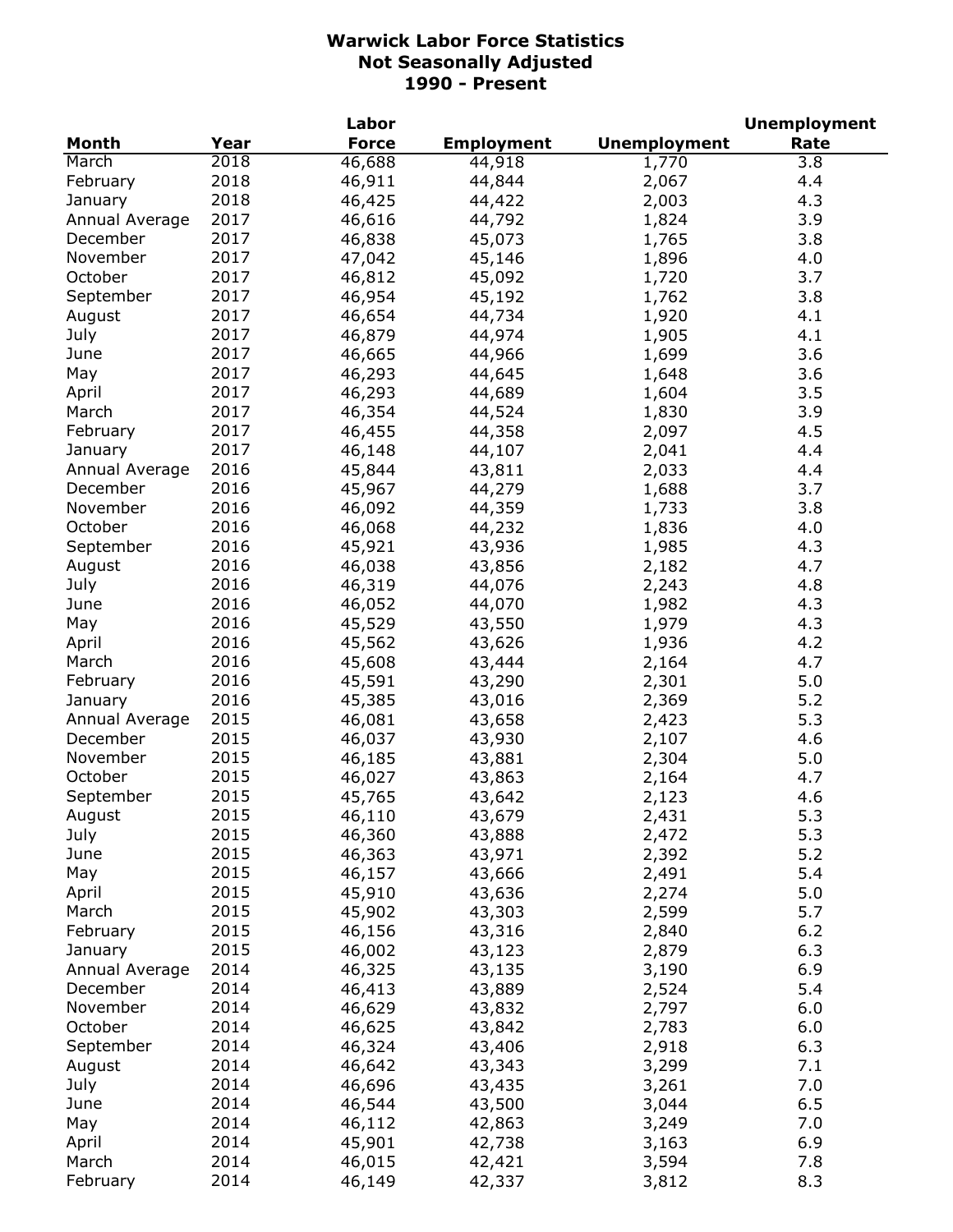|                |      | Labor        |                   |                     | <b>Unemployment</b> |
|----------------|------|--------------|-------------------|---------------------|---------------------|
| <b>Month</b>   | Year | <b>Force</b> | <b>Employment</b> | <b>Unemployment</b> | Rate                |
| January        | 2014 | 45,851       | 42,019            | 3,832               | 8.4                 |
| Annual Average | 2013 | 46,633       | 42,625            | 4,008               | 8.6                 |
| December       | 2013 | 46,473       | 42,841            | 3,632               | 7.8                 |
| November       | 2013 | 46,899       | 42,993            | 3,906               | 8.3                 |
| October        | 2013 | 46,746       | 42,772            | 3,974               | 8.5                 |
| September      | 2013 | 46,752       | 42,738            | 4,014               | 8.6                 |
| August         | 2013 | 46,779       | 42,613            | 4,166               | 8.9                 |
| July           | 2013 | 46,970       | 42,871            | 4,099               | 8.7                 |
| June           | 2013 | 46,957       | 42,970            | 3,987               | 8.5                 |
| May            | 2013 | 46,482       | 42,459            | 4,023               | 8.7                 |
| April          | 2013 | 46,285       | 42,452            | 3,833               | 8.3                 |
| March          | 2013 | 46,148       | 42,206            | 3,942               | 8.5                 |
|                | 2013 |              |                   |                     | 8.9                 |
| February       |      | 46,546       | 42,382            | 4,164               |                     |
| January        | 2013 | 46,567       | 42,206            | 4,361               | 9.4                 |
| Annual Average | 2012 | 46,706       | 42,407            | 4,299               | 9.2                 |
| December       | 2012 | 47,038       | 43,194            | 3,844               | 8.2                 |
| November       | 2012 | 47,172       | 43,146            | 4,026               | 8.5                 |
| October        | 2012 | 47,456       | 43,307            | 4,149               | 8.7                 |
| September      | 2012 | 47,091       | 42,938            | 4,153               | 8.8                 |
| August         | 2012 | 47,093       | 42,599            | 4,494               | 9.5                 |
| July           | 2012 | 47,164       | 42,576            | 4,588               | 9.7                 |
| June           | 2012 | 46,917       | 42,590            | 4,327               | 9.2                 |
| May            | 2012 | 46,454       | 42,150            | 4,304               | 9.3                 |
| April          | 2012 | 45,989       | 41,874            | 4,115               | 8.9                 |
| March          | 2012 | 45,893       | 41,612            | 4,281               | 9.3                 |
| February       | 2012 | 46,145       | 41,531            | 4,614               | 10.0                |
| January        | 2012 | 46,050       | 41,361            | 4,689               | 10.2                |
| Annual Average | 2011 | 46,980       | 42,284            | 4,696               | 10.0                |
| December       | 2011 | 46,969       | 42,421            | 4,548               | 9.7                 |
| November       | 2011 | 47,163       | 42,579            | 4,584               | 9.7                 |
| October        | 2011 | 47,159       | 42,513            | 4,646               | 9.9                 |
| September      | 2011 | 47,026       | 42,270            | 4,756               | 10.1                |
| August         | 2011 | 47,116       | 42,318            | 4,798               | 10.2                |
| July           | 2011 | 47,160       | 42,360            | 4,800               | 10.2                |
| June           | 2011 | 47,096       | 42,588            | 4,508               | 9.6                 |
| May            | 2011 | 46,675       | 42,195            | 4,480               | 9.6                 |
| April          | 2011 | 46,649       | 42,260            | 4,389               | 9.4                 |
| March          | 2011 | 46,779       | 42,015            | 4,764               | 10.2                |
| February       | 2011 | 46,933       | 41,929            | 5,004               | 10.7                |
| January        | 2011 | 47,040       | 41,964            | 5,076               | 10.8                |
| Annual Average | 2010 | 48,154       | 42,787            | 5,367               | 11.1                |
| December       | 2010 | 47,753       | 42,942            | 4,811               | 10.1                |
| November       | 2010 | 48,206       | 42,993            | 5,213               | 10.8                |
| October        | 2010 | 48,121       | 43,028            | 5,093               | 10.6                |
| September      | 2010 | 48,330       |                   | 5,265               | 10.9                |
|                | 2010 | 48,661       | 43,065            |                     | 11.3                |
| August         |      |              | 43,181            | 5,480               |                     |
| July           | 2010 | 48,740       | 43,235            | 5,505               | 11.3                |
| June           | 2010 | 48,681       | 43,178            | 5,503               | 11.3                |
| May            | 2010 | 48,250       | 42,697            | 5,553               | 11.5                |
| April          | 2010 | 48,312       | 42,718            | 5,594               | 11.6                |
| March          | 2010 | 47,614       | 42,263            | 5,351               | 11.2                |
| February       | 2010 | 47,600       | 42,124            | 5,476               | 11.5                |
| January        | 2010 | 47,583       | 42,023            | 5,560               | 11.7                |
| Annual Average | 2009 | 48,743       | 43,606            | 5,137               | 10.5                |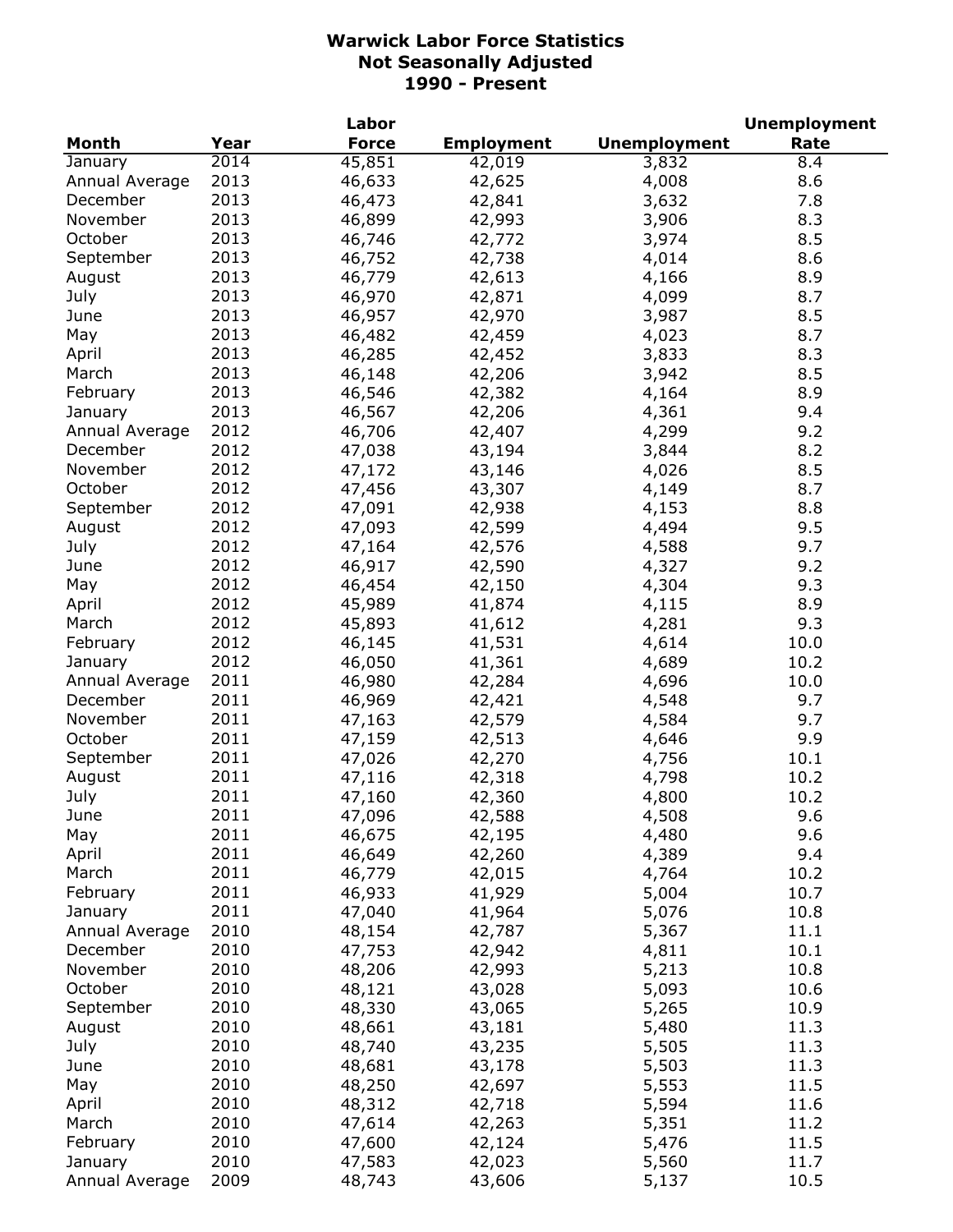|                |      | Labor        |                   |                     | <b>Unemployment</b> |
|----------------|------|--------------|-------------------|---------------------|---------------------|
| <b>Month</b>   | Year | <b>Force</b> | <b>Employment</b> | <b>Unemployment</b> | Rate                |
| December       | 2009 | 48,682       | 43,470            | 5,212               | 10.7                |
| November       | 2009 | 49,026       | 43,827            | 5,199               | 10.6                |
| October        | 2009 | 48,714       | 43,588            | 5,126               | 10.5                |
| September      | 2009 | 48,649       | 43,517            | 5,132               | 10.5                |
| August         | 2009 | 49,035       | 43,834            | 5,201               | 10.6                |
| July           | 2009 | 49,441       | 44,061            | 5,380               | 10.9                |
| June           | 2009 | 49,208       | 43,983            | 5,225               | 10.6                |
| May            | 2009 | 48,551       | 43,377            | 5,174               | 10.7                |
| April          | 2009 | 48,534       | 43,501            | 5,033               | 10.4                |
| March          | 2009 | 48,383       | 43,306            | 5,077               | 10.5                |
| February       | 2009 | 48,466       | 43,399            | 5,067               | 10.5                |
| January        | 2009 | 48,229       | 43,411            | 4,818               | 10.0                |
| Annual Average | 2008 | 48,631       | 45,233            | 3,398               | 7.0                 |
| December       | 2008 | 48,575       | 44,509            | 4,066               | 8.4                 |
| November       | 2008 | 48,734       | 44,975            | 3,759               | 7.7                 |
| October        | 2008 | 48,653       | 44,998            | 3,655               | 7.5                 |
| September      | 2008 | 48,537       | 45,042            | 3,495               | 7.2                 |
| August         | 2008 | 48,792       | 45,139            | 3,653               | 7.5                 |
|                | 2008 | 49,126       | 45,558            | 3,568               | 7.3                 |
| July           | 2008 |              |                   |                     | 6.5                 |
| June           |      | 48,866       | 45,671            | 3,195               |                     |
| May            | 2008 | 48,306       | 45,197            | 3,109               | 6.4                 |
| April          | 2008 | 48,333       | 45,516            | 2,817               | 5.8                 |
| March          | 2008 | 48,379       | 45,329            | 3,050               | 6.3                 |
| February       | 2008 | 48,457       | 45,314            | 3,143               | 6.5                 |
| January        | 2008 | 48,813       | 45,543            | 3,270               | 6.7                 |
| Annual Average | 2007 | 49,116       | 46,737            | 2,379               | 4.8                 |
| December       | 2007 | 49,390       | 46,602            | 2,788               | 5.6                 |
| November       | 2007 | 49,559       | 46,989            | 2,570               | 5.2                 |
| October        | 2007 | 49,269       | 46,867            | 2,402               | 4.9                 |
| September      | 2007 | 49,205       | 46,841            | 2,364               | 4.8                 |
| August         | 2007 | 49,088       | 46,678            | 2,410               | 4.9                 |
| July           | 2007 | 49,502       | 47,013            | 2,489               | 5.0                 |
| June           | 2007 | 49,325       | 47,151            | 2,174               | 4.4                 |
| May            | 2007 | 48,749       | 46,638            | 2,111               | 4.3                 |
| April          | 2007 | 48,664       | 46,549            | 2,115               | 4.3                 |
| March          | 2007 | 48,754       | 46,560            | 2,194               | 4.5                 |
| February       | 2007 | 48,876       | 46,477            | 2,399               | 4.9                 |
| January        | 2007 | 49,007       | 46,477            | 2,530               | 5.2                 |
| Annual Average | 2006 | 49,125       | 46,729            | 2,396               | 4.9                 |
| December       | 2006 | 49,462       | 47,377            | 2,085               | 4.2                 |
| November       | 2006 | 49,580       | 47,424            | 2,156               | 4.3                 |
| October        | 2006 | 49,372       | 47,295            | 2,077               | 4.2                 |
| September      | 2006 | 49,204       | 47,013            | 2,191               | 4.5                 |
| August         | 2006 | 49,444       | 46,933            | 2,511               | 5.1                 |
| July           | 2006 | 49,636       | 47,026            | 2,610               | 5.3                 |
| June           | 2006 | 49,464       | 47,022            | 2,442               | 4.9                 |
| May            | 2006 | 48,926       | 46,438            | 2,488               | 5.1                 |
|                | 2006 |              |                   |                     | 5.0                 |
| April          |      | 48,796       | 46,337            | 2,459               |                     |
| March          | 2006 | 48,549       | 46,052            | 2,497               | 5.1                 |
| February       | 2006 | 48,533       | 45,932            | 2,601               | 5.4                 |
| January        | 2006 | 48,536       | 45,902            | 2,634               | 5.4                 |
| Annual Average | 2005 | 48,731       | 46,452            | 2,279               | 4.7                 |
| December       | 2005 | 49,290       | 47,114            | 2,176               | 4.4                 |
| November       | 2005 | 49,499       | 47,254            | 2,245               | 4.5                 |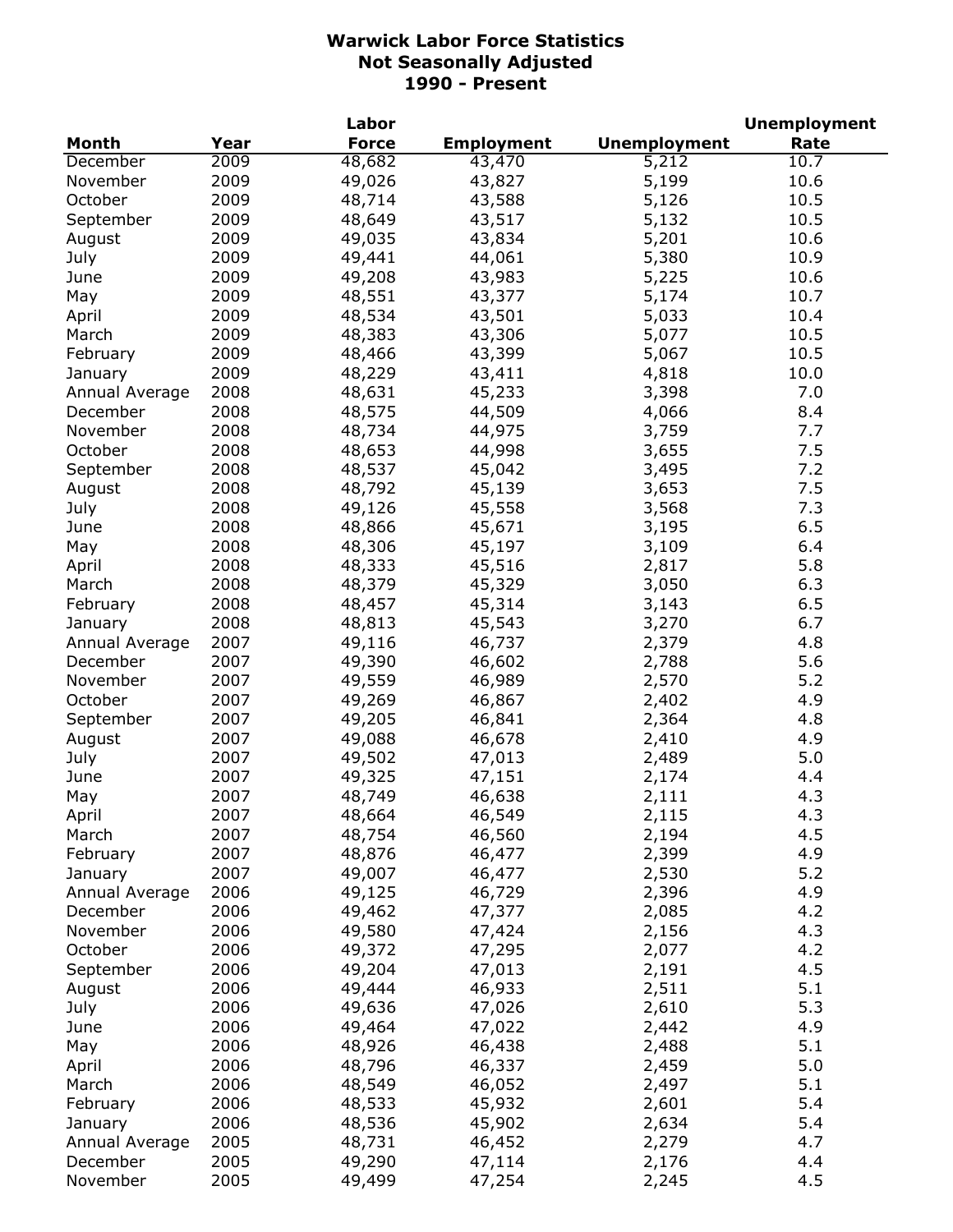|                |      | Labor        |                   |                     | <b>Unemployment</b> |
|----------------|------|--------------|-------------------|---------------------|---------------------|
| <b>Month</b>   | Year | <b>Force</b> | <b>Employment</b> | <b>Unemployment</b> | Rate                |
| October        | 2005 | 49,312       | 47,073            | 2,239               | 4.5                 |
| September      | 2005 | 49,114       | 46,846            | 2,268               | 4.6                 |
| August         | 2005 | 49,343       | 46,938            | 2,405               | 4.9                 |
| July           | 2005 | 49,369       | 46,896            | 2,473               | 5.0                 |
| June           | 2005 | 48,960       | 46,694            | 2,266               | 4.6                 |
| MAy            | 2005 | 48,225       | 46,171            | 2,054               | 4.3                 |
| April          | 2005 | 48,061       | 45,995            | 2,066               | 4.3                 |
| March          | 2005 | 47,926       | 45,621            | 2,305               | 4.8                 |
| February       | 2005 | 47,885       | 45,459            | 2,426               | 5.1                 |
| January        | 2005 | 47,780       | 45,358            | 2,422               | 5.1                 |
| Annual Average | 2004 | 48,041       | 45,723            | 2,318               | 4.8                 |
| December       | 2004 | 48,103       | 46,119            | 1,984               | 4.1                 |
| November       | 2004 | 48,269       | 46,301            | 1,968               | 4.1                 |
| October        | 2004 | 48,043       | 46,088            | 1,955               | 4.1                 |
| September      | 2004 | 47,830       | 45,855            | 1,975               | 4.1                 |
| August         | 2004 | 48,198       | 45,918            | 2,280               | 4.7                 |
| July           | 2004 | 48,623       | 46,090            | 2,533               | 5.2                 |
| June           | 2004 | 48,377       | 45,899            | 2,478               | 5.1                 |
|                | 2004 |              | 45,378            | 2,391               | 5.0                 |
| May            |      | 47,769       |                   |                     |                     |
| April          | 2004 | 47,752       | 45,343            | 2,409               | 5.0                 |
| March          | 2004 | 47,784       | 45,131            | 2,653               | 5.6                 |
| February       | 2004 | 47,735       | 45,223            | 2,512               | 5.3                 |
| January        | 2004 | 48,016       | 45,333            | 2,683               | 5.6                 |
| Annual Average | 2003 | 48,591       | 46,155            | 2,436               | 5.0                 |
| December       | 2003 | 48,504       | 46,373            | 2,131               | 4.4                 |
| November       | 2003 | 48,664       | 46,514            | 2,150               | 4.4                 |
| October        | 2003 | 48,371       | 46,323            | 2,048               | 4.2                 |
| September      | 2003 | 48,317       | 46,182            | 2,135               | 4.4                 |
| August         | 2003 | 48,722       | 46,222            | 2,500               | 5.1                 |
| July           | 2003 | 48,921       | 46,392            | 2,529               | 5.2                 |
| June           | 2003 | 49,153       | 46,522            | 2,631               | 5.4                 |
| May            | 2003 | 48,439       | 45,968            | 2,471               | 5.1                 |
| April          | 2003 | 48,449       | 46,064            | 2,385               | 4.9                 |
| March          | 2003 | 48,500       | 45,840            | 2,660               | 5.5                 |
| February       | 2003 | 48,609       | 45,853            | 2,756               | 5.7                 |
| January        | 2003 | 48,445       | 45,611            | 2,834               | 5.8                 |
| Annual Average | 2002 | 47,648       | 45,483            | 2,165               | 4.5                 |
| December       | 2002 | 48,324       | 46,126            | 2,198               | 4.5                 |
| November       | 2002 | 48,460       | 46,229            | 2,231               | 4.6                 |
| October        | 2002 | 48,211       | 46,033            | 2,178               | 4.5                 |
| September      | 2002 | 47,974       | 45,927            | 2,047               | 4.3                 |
| August         | 2002 | 48,060       | 45,777            | 2,283               | 4.8                 |
| July           | 2002 | 48,012       | 45,797            | 2,215               | 4.6                 |
| June           | 2002 | 47,629       | 45,658            | 1,971               | 4.1                 |
| May            | 2002 | 47,094       | 45,115            | 1,979               | 4.2                 |
| April          | 2002 | 46,944       | 44,955            | 1,989               | 4.2                 |
| March          | 2002 | 47,041       | 44,882            | 2,159               | 4.6                 |
| February       | 2002 | 47,164       | 44,915            | 2,249               | 4.8                 |
| January        | 2002 | 46,863       | 44,379            | 2,484               | 5.3                 |
| Annual Average | 2001 | 47,231       | 45,373            | 1,858               | 3.9                 |
| December       | 2001 | 47,518       | 45,644            | 1,874               | 3.9                 |
| November       | 2001 | 47,480       | 45,653            | 1,827               | 3.8                 |
| October        | 2001 | 47,322       | 45,568            | 1,754               | 3.7                 |
| September      | 2001 | 47,244       | 45,559            | 1,685               | 3.6                 |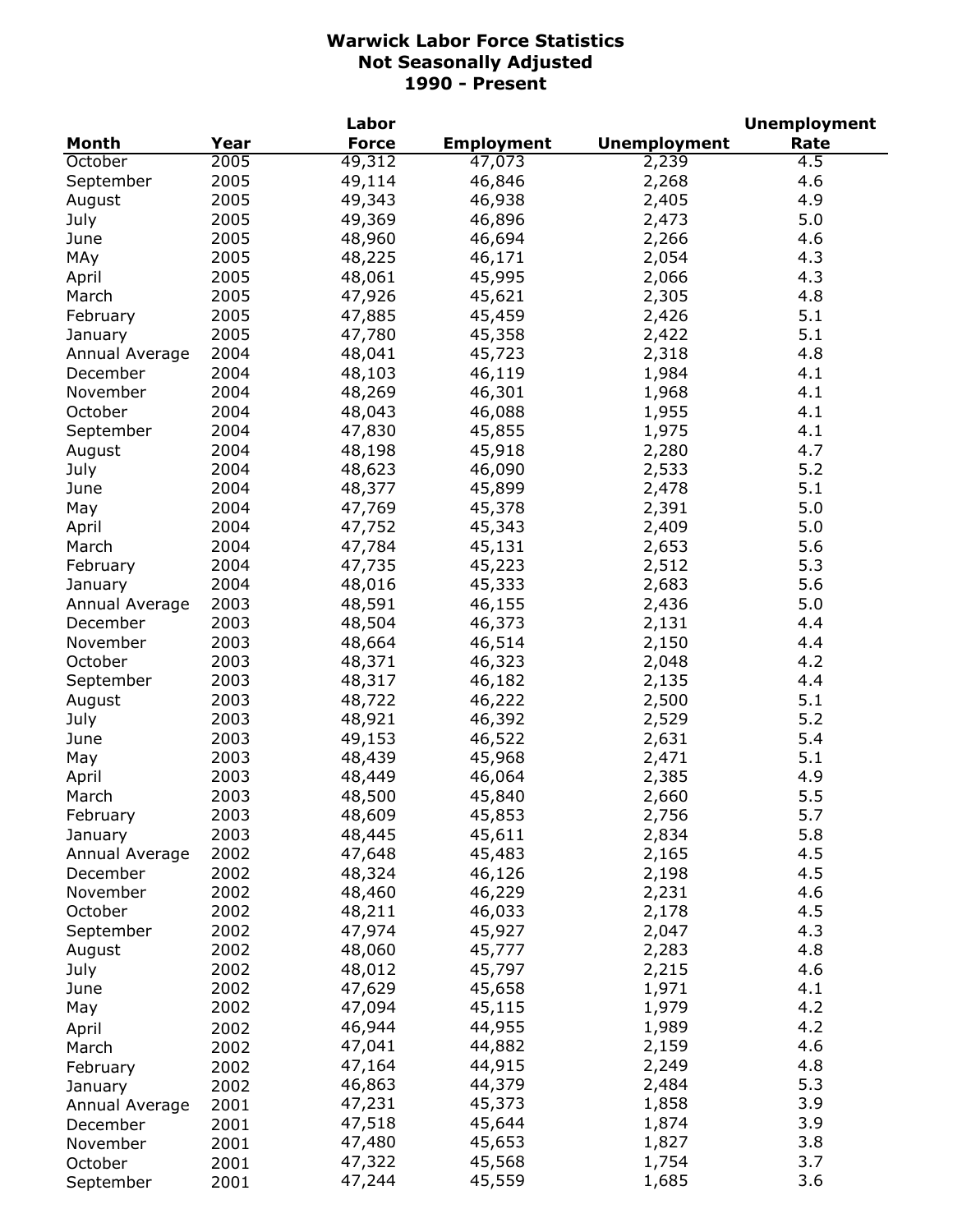|                |      | Labor        |                   |                     | <b>Unemployment</b> |
|----------------|------|--------------|-------------------|---------------------|---------------------|
| <b>Month</b>   | Year | <b>Force</b> | <b>Employment</b> | <b>Unemployment</b> | Rate                |
| August         | 2001 | 47,165       | 45,299            | 1,866               | 4.0                 |
| July           | 2001 | 47,524       | 45,593            | 1,931               | 4.1                 |
| June           | 2001 | 47,378       | 45,534            | 1,844               | 3.9                 |
| May            | 2001 | 46,798       | 45,048            | 1,750               | 3.7                 |
| April          | 2001 | 46,887       | 45,172            | 1,715               | 3.7                 |
| March          | 2001 | 47,082       | 45,136            | 1,946               | 4.1                 |
| February       | 2001 | 47,124       | 45,143            | 1,981               | 4.2                 |
| January        | 2001 | 47,250       | 45,122            | 2,128               | 4.5                 |
| Annual Average | 2000 | 47,503       | 45,767            | 1,736               | 3.7                 |
| December       | 2000 | 47,639       | 46,165            | 1,474               | 3.1                 |
| November       | 2000 | 47,636       | 46,122            | 1,514               | 3.2                 |
| October        | 2000 | 47,394       | 45,920            | 1,474               | 3.1                 |
|                | 2000 | 47,346       | 45,749            | 1,597               | 3.4                 |
| September      |      | 47,757       | 45,812            | 1,945               | 4.1                 |
| August         | 2000 | 47,704       | 45,892            |                     | 3.8                 |
| July           | 2000 |              |                   | 1,812               |                     |
| June           | 2000 | 47,704       | 46,062            | 1,642               | 3.4                 |
| May            | 2000 | 47,281       | 45,600            | 1,681               | 3.6                 |
| April          | 2000 | 47,361       | 45,824            | 1,537               | 3.2                 |
| March          | 2000 | 47,285       | 45,447            | 1,838               | 3.9                 |
| February       | 2000 | 47,384       | 45,302            | 2,082               | 4.4                 |
| January        | 2000 | 47,537       | 45,305            | 2,232               | 4.7                 |
| Annual Average | 1999 | 47,673       | 45,882            | 1,791               | 3.8                 |
| December       | 1999 | 48,376       | 46,745            | 1,631               | 3.4                 |
| November       | 1999 | 48,404       | 46,677            | 1,727               | 3.6                 |
| October        | 1999 | 48,032       | 46,231            | 1,801               | 3.7                 |
| September      | 1999 | 47,677       | 45,918            | 1,759               | 3.7                 |
| August         | 1999 | 47,952       | 46,012            | 1,940               | 4.0                 |
| July           | 1999 | 47,929       | 45,975            | 1,954               | 4.1                 |
| June           | 1999 | 47,595       | 45,930            | 1,665               | 3.5                 |
| May            | 1999 | 47,207       | 45,622            | 1,585               | 3.4                 |
| April          | 1999 | 47,092       | 45,563            | 1,529               | 3.2                 |
| March          | 1999 | 47,140       | 45,488            | 1,652               | 3.5                 |
| February       | 1999 | 47,196       | 45,239            | 1,957               | 4.1                 |
| January        | 1999 | 47,468       | 45,180            | 2,288               | 4.8                 |
| Annual Average | 1998 | 47,093       | 45,190            | 1,903               | 4.0                 |
| December       | 1998 | 47,741       | 46,242            | 1,499               | 3.1                 |
| November       | 1998 | 47,861       | 46,187            | 1,674               | 3.5                 |
| October        | 1998 | 47,430       | 45,633            | 1,797               | 3.8                 |
| September      | 1998 | 47,198       | 45,396            | 1,802               | 3.8                 |
| August         | 1998 | 47,169       | 45,345            | 1,824               | 3.9                 |
| July           | 1998 | 47,176       | 45,324            | 1,852               | 3.9                 |
| June           | 1998 | 46,943       | 45,226            | 1,717               | 3.7                 |
| May            | 1998 | 46,544       | 44,786            | 1,758               | 3.8                 |
| April          | 1998 | 46,491       | 44,662            | 1,829               | 3.9                 |
| March          | 1998 | 46,753       | 44,524            | 2,229               | 4.8                 |
|                |      | 46,786       | 44,480            | 2,306               | 4.9                 |
| February       | 1998 | 47,020       | 44,476            | 2,544               | 5.4                 |
| January        | 1998 |              |                   |                     | 5.0                 |
| Annual Average | 1997 | 47,244       | 44,861            | 2,383               |                     |
| December       | 1997 | 47,560       | 45,539            | 2,021               | 4.2                 |
| November       | 1997 | 47,841       | 45,727            | 2,114               | 4.4                 |
| October        | 1997 | 47,582       | 45,421            | 2,161               | 4.5                 |
| September      | 1997 | 47,735       | 45,335            | 2,400               | 5.0                 |
| August         | 1997 | 47,769       | 45,378            | 2,391               | 5.0                 |
| July           | 1997 | 47,627       | 45,308            | 2,319               | 4.9                 |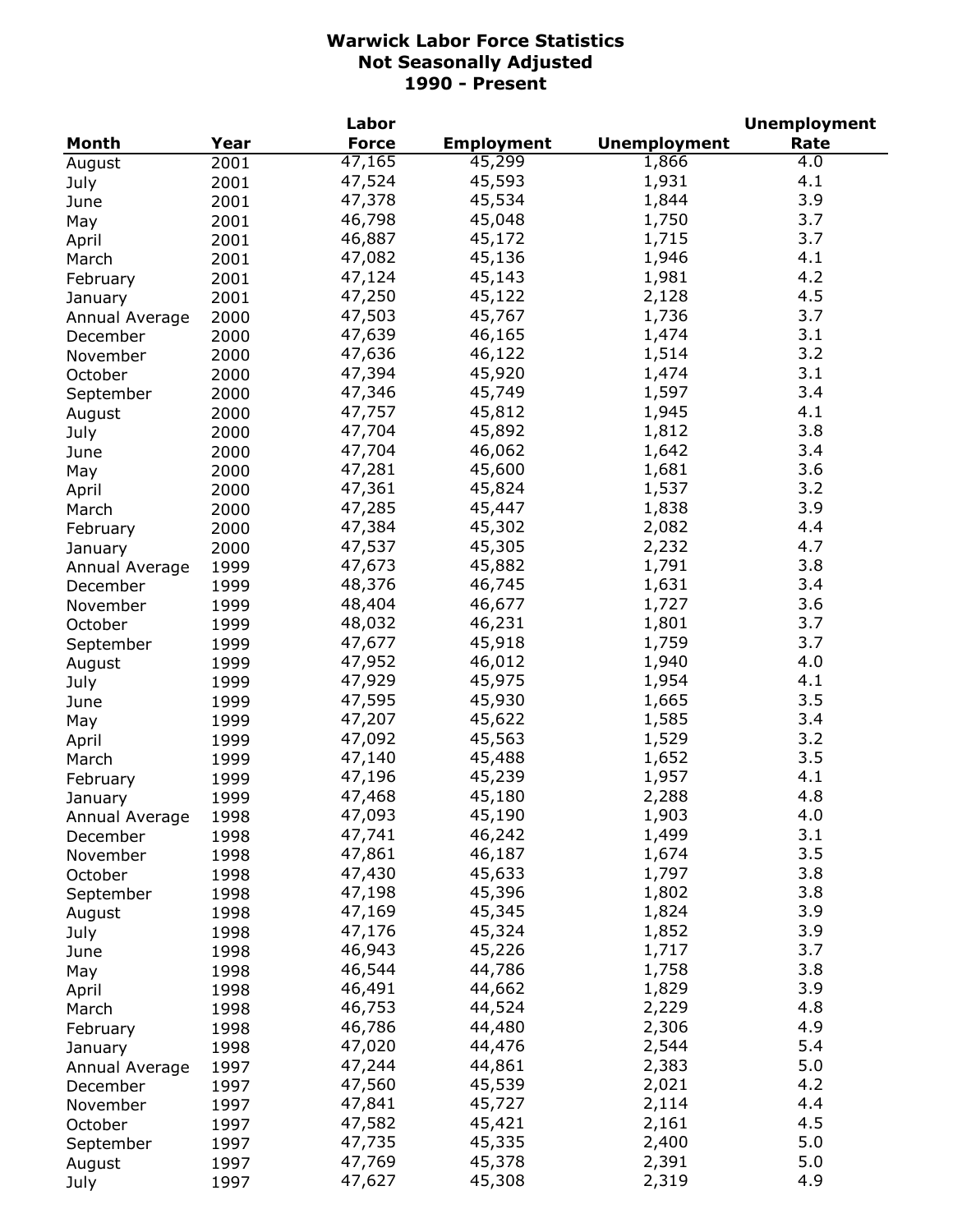|                |      | Labor        |                   |                     | <b>Unemployment</b> |
|----------------|------|--------------|-------------------|---------------------|---------------------|
| <b>Month</b>   | Year | <b>Force</b> | <b>Employment</b> | <b>Unemployment</b> | Rate                |
| June           | 1997 | 47,405       | 44,997            | 2,408               | $\overline{5.1}$    |
| May            | 1997 | 46,852       | 44,496            | 2,356               | 5.0                 |
| April          | 1997 | 46,601       | 44,385            | 2,216               | 4.8                 |
| March          | 1997 | 46,732       | 44,135            | 2,597               | 5.6                 |
| February       | 1997 | 46,540       | 43,843            | 2,697               | 5.8                 |
| January        | 1997 | 46,674       | 43,763            | 2,911               | 6.2                 |
| Annual Average | 1996 | 46,404       | 44,035            | 2,369               | 5.1                 |
| December       | 1996 | 47,212       | 44,849            | 2,363               | 5.0                 |
| November       | 1996 | 47,342       | 44,962            | 2,380               | 5.0                 |
| October        | 1996 | 47,011       | 44,755            | 2,256               | 4.8                 |
| September      | 1996 | 46,676       | 44,442            | 2,234               | 4.8                 |
| August         | 1996 | 46,653       | 44,398            | 2,255               | 4.8                 |
|                | 1996 | 46,502       | 44,234            | 2,268               | 4.9                 |
| July           | 1996 | 46,332       | 44,262            | 2,070               | 4.5                 |
| June           |      | 45,805       | 43,722            | 2,083               | 4.5                 |
| May            | 1996 | 45,651       | 43,485            | 2,166               | 4.7                 |
| April          | 1996 |              |                   |                     | 5.6                 |
| March          | 1996 | 45,911       | 43,355            | 2,556               |                     |
| February       | 1996 | 45,931       | 43,132            | 2,799               | 6.1                 |
| January        | 1996 | 45,815       | 42,823            | 2,992               | 6.5                 |
| Annual Average | 1995 | 45,862       | 43,049            | 2,813               | 6.1                 |
| December       | 1995 | 46,075       | 43,771            | 2,304               | 5.0                 |
| November       | 1995 | 46,297       | 43,882            | 2,415               | 5.2                 |
| October        | 1995 | 46,102       | 43,555            | 2,547               | 5.5                 |
| September      | 1995 | 45,798       | 43,197            | 2,601               | 5.7                 |
| August         | 1995 | 46,028       | 43,308            | 2,720               | 5.9                 |
| July           | 1995 | 46,083       | 43,116            | 2,967               | 6.4                 |
| June           | 1995 | 45,954       | 43,026            | 2,928               | 6.4                 |
| May            | 1995 | 45,332       | 42,477            | 2,855               | 6.3                 |
| April          | 1995 | 45,531       | 42,584            | 2,947               | 6.5                 |
| March          | 1995 | 45,472       | 42,514            | 2,958               | 6.5                 |
| February       | 1995 | 45,744       | 42,616            | 3,128               | 6.8                 |
| January        | 1995 | 45,928       | 42,542            | 3,386               | 7.4                 |
| Annual Average | 1994 | 46,576       | 43,600            | 2,976               | 6.4                 |
| December       | 1994 | 46,367       | 43,993            | 2,374               | 5.1                 |
| November       | 1994 | 46,767       | 44,173            | 2,594               | 5.5                 |
| October        | 1994 | 46,732       | 43,890            | 2,842               | 6.1                 |
| September      | 1994 | 46,445       | 43,564            | 2,881               | $6.2$               |
| August         | 1994 | 46,796       | 43,860            | 2,936               | 6.3                 |
| July           | 1994 | 46,570       | 43,723            | 2,847               | 6.1                 |
| June           | 1994 | 46,592       | 43,806            | 2,786               | 6.0                 |
| May            | 1994 | 46,224       | 43,375            | 2,849               | $6.2$               |
| April          | 1994 | 46,148       | 43,185            | 2,963               | 6.4                 |
| March          | 1994 | 46,622       | 43,086            | 3,536               | 7.6                 |
| February       | 1994 | 46,765       | 43,328            | 3,437               | 7.3                 |
| January        | 1994 | 46,884       | 43,218            | 3,666               | 7.8                 |
|                | 1993 | 47,040       | 43,699            | 3,341               | 7.1                 |
| Annual Average |      | 46,763       | 43,956            | 2,807               | 6.0                 |
| December       | 1993 |              | 44,040            |                     | 6.4                 |
| November       | 1993 | 47,028       |                   | 2,988               | 6.8                 |
| October        | 1993 | 47,010       | 43,836            | 3,174               |                     |
| September      | 1993 | 46,678       | 43,755            | 2,923               | 6.3                 |
| August         | 1993 | 47,285       | 44,221            | 3,064               | 6.5                 |
| July           | 1993 | 47,300       | 44,229            | 3,071               | 6.5                 |
| June           | 1993 | 47,360       | 44,166            | 3,194               | 6.7                 |
| May            | 1993 | 46,945       | 43,601            | 3,344               | 7.1                 |